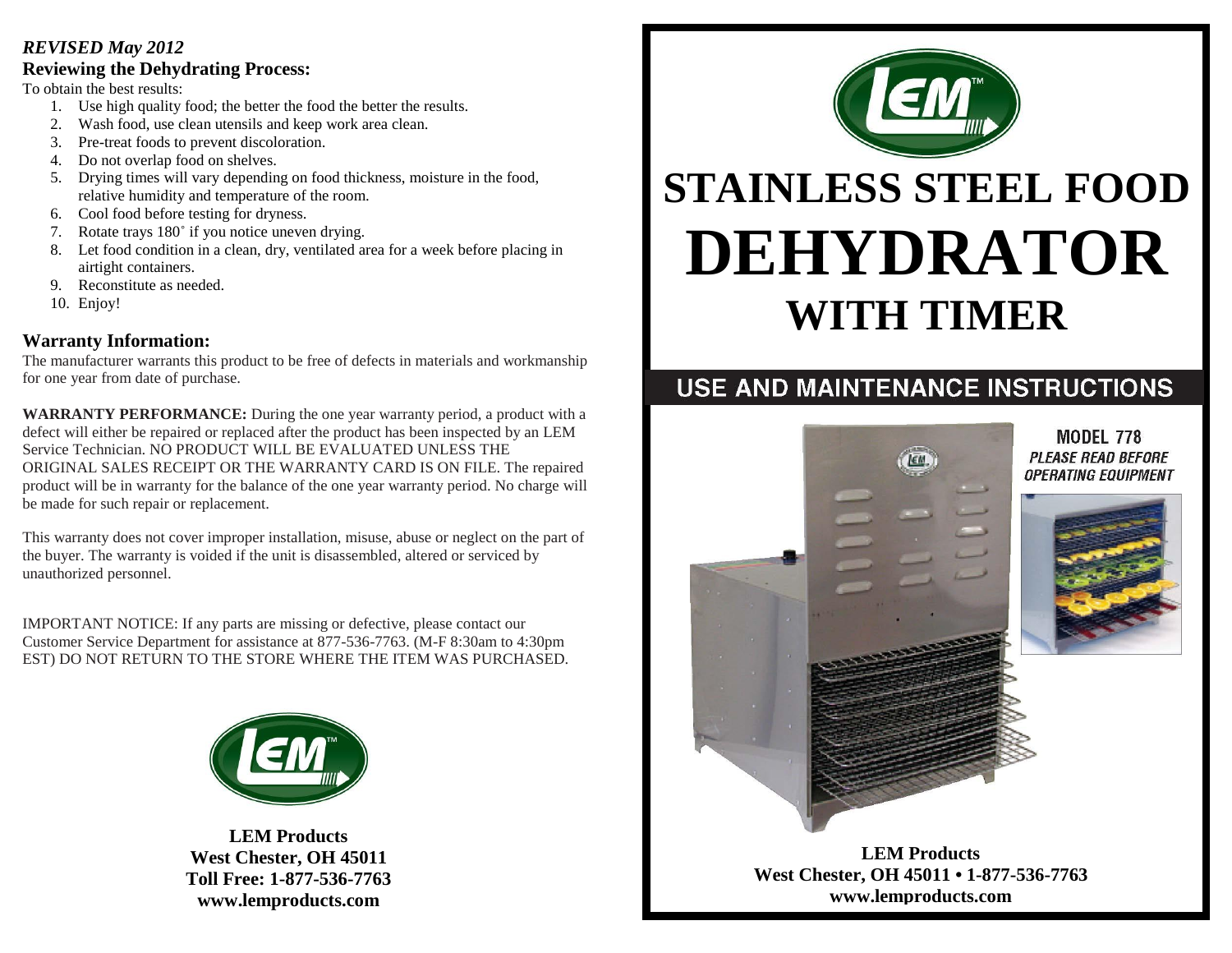# Table of Contents

|                                        | Food Drying Guides 4-5              |  |  |  |  |
|----------------------------------------|-------------------------------------|--|--|--|--|
| Preparation of Foods (Pre-treatment) 3 |                                     |  |  |  |  |
|                                        | Reviewing the Dehydrating Process 8 |  |  |  |  |
|                                        |                                     |  |  |  |  |
|                                        |                                     |  |  |  |  |

## **Introduction:**

*Drying food for preservation dates back to the ancient Egyptians. The Spaniards were the first explorers known to use dehydration to prepare food for their expeditions. The method was used extensively in the days of the Lewis and Clark Expedition as they charted the expanse of the Louisiana Land Purchase. Buffalo, elk and deer were plentiful but their success relied heavily on the proper use of the preserving method.*

*This dehydrator was designed and constructed to help you get the best results possible. The shell is made of durable stainless steel so it is easy to clean and maintain. It will not rust or crack when used properly. The information in this manual is intended to help you get the best results from this equipment. Please read this booklet carefully and call the manufacturer if you have any questions.*

#### **Dehydration:**

There are no exact rules that apply to food dehydration because room temperature, relative humidity and moisture levels in the food that you are drying can affect your results. To become proficient, it will be necessary to experiment with your drying techniques. If you use too much heat, food may harden on the outside while still being moist inside. Too little heat, your drying times will be very long. But with a little practice, you will be creating tasty, ready to eat snacks in no time.

#### **Important Safeguards:**

- 1. Read ALL of these instructions thoroughly before using.
- 2. Save these instructions for future reference.
- 3. Never leave your dehydrator unattended.
- 4. Close supervision is required if the unit will be used around children.
- 5. Use only indoors, in a clean, dry location, free of flammable objects.
- 6. This unit gets hot. Do not touch surfaces while operating.
- 7. This unit may scratch household surfaces.
- 8. Do not use if the cord or controls have been damaged in any way.
- 9. Do not use sharp utensils inside the unit.
- 10. Turn off unit before plugging or unplugging it from an electrical outlet.
- 11. Unplug the unit when not in use.
- 12. Allow unit to cool before cleaning.
- 13. Clean with a damp cloth and mild detergent.
- 14. Never immerse unit or cord in water or other liquids.
- 15. Never plug unit into a damaged electrical outlet.
- 16. Do not allow the cord to contact the edge of a counter, table or hot surface.
- 17. The use of attachments or accessories is not recommended by the manufacturer and will void the warranty.
- 18. Do not attempt to move this unit while it is operating.

LEM Products, West Chester, OH 45011 • PH: 877-536-7763 • [www.lemproducts.com](http://www.lemproducts.com/)



## **DIAGRAM FOR STAINLESS STEEL FOOD DEHYDRATOR**

## **DIAGRAM FOR BREAKOUT OF 4A THERMAL BREAKER**

7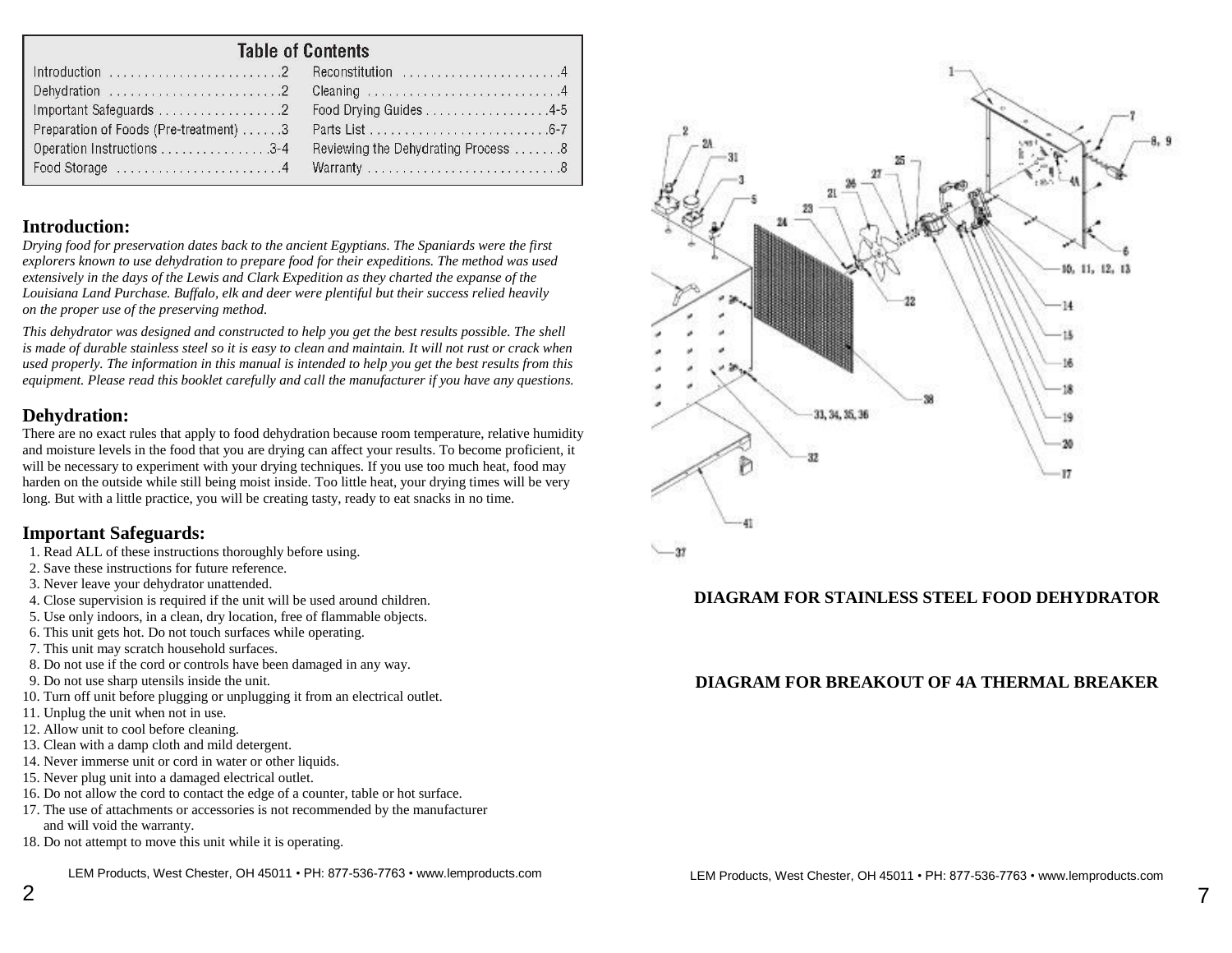#### **Operating Instructions Continued:**

- 8. Fan must be running during operation. If fan fails to run call manufacturer.
- 9. If drying is uneven, use oven mitts to turn the shelves 180°.
- 10. When dehydrating is complete, use oven mitts to remove the front panel by sliding it straight up. Set it aside on a heat-resistant surface. Slide shelves out and remove finished product.
- 11. Note: Moisture may collect on the bottom of the unit during operation and can be wiped out with a paper towel. Avoid touching the walls and shelves with your bare hands as burns may result.

#### **Food Storage:**

Dried foods should be allowed to condition before being placed into a storage container. Generally, let stand about 1 week in a dry, well-ventilated and protected area. The conditioning time allows for further drying and removes most of the remaining moisture in the food. Dried foods can be placed into clean, dry, and insect resistant containers, preferably glass jars. Heavy gauge plastic freezer bags can also be used. Eliminate as much air as possible before sealing the bag.

Vacuum sealers provide ideal storage when properly used. The less air present, the less potential for the formation of molds. Stored foods should be checked monthly for insects and mold. Discard if either is present.

#### **Reconstitution:**

Dried foods do not need to be reconstituted for consumption. Many people prefer to eat them in their dried state. If you want to reconstitute your food, here are some basic guidelines. Soak food in unsalted water for 3-7 minutes and then prepare as usual. If you are boiling them, use the same water they soaked in to preserve nutrients.

If you plan to soak foods for more than 1 hour, they should be placed in the refrigerator to prevent bacterial growth. One cup of dried vegetables will reconstitute to about 2 cups. One cup of dried fruit will reconstitute to about 1-1/2 cups. Reconstitution times will vary depending on the thickness of the food and the water temperature used. Warm water will speed reconstitution but may result in some flavor loss.

#### **Cleaning:**

To clean the unit, remove the shelves and wash separately. Wipe off both the exterior and interior surfaces of the unit with a damp cloth and mild detergent. Do not use scouring pads or abrasive cleansers as this may mar the finish.

#### **NEVER IMMERSE THE UNIT OR POWER CORD IN WATER OR OTHER LIQUIDS.**

#### **Food Drying Guides:**

The following charts are guidelines for the preparation of various fruits, vegetables and meats. Drying times will vary depending on the room temperature, relative humidity and moisture levels in the food that you are drying. If the moisture level is high, the drying time will be on the high end of the range.

Keep in mind that drying times are also affected by the amount of food placed on the shelves. Over loading the shelves will slow the drying time and may produce poor results. When dehydrating foods, it is important to check on the dryness of the product. If the product is not thoroughly dried, mold may form during storage. To test for dryness, remove a piece of food from the dehydrator and allow cooling to room temperature. Bend and tear the piece to check for internal moisture.

**IMPORTANT: Before you place meat in Dehydrator it is highly recommended that you heat the meat to an internal temperature of at least 160° BEFORE the dehydrating process. This assures that any bacteria present will be destroyed with wet heat.**

| Food Drying Guide, Vegetables at 125°F                                                                                 |                                                                                                                                              |                     |             |  |  |
|------------------------------------------------------------------------------------------------------------------------|----------------------------------------------------------------------------------------------------------------------------------------------|---------------------|-------------|--|--|
| <b>FOOD</b>                                                                                                            | <b>PREPARATION</b>                                                                                                                           | <b>TEST</b>         | <b>TIME</b> |  |  |
| Asparagus                                                                                                              | Wash & cut into 1" pieces.                                                                                                                   | Crunchy             | $4-6$ hrs.  |  |  |
| Beans, Green<br>or Waxed                                                                                               | Wash, remove ends, cut into 1" pieces.                                                                                                       | Crunchy             | 9-12 hrs.   |  |  |
| <b>Beets</b>                                                                                                           | Remove all but 1/2" of the top, scrub thoroughly, steam blanch until<br>tender. Peel and cut into 1/4" thick slices.                         | Pliable             | 9-12 hrs.   |  |  |
| <b>Broccoli</b>                                                                                                        | Wash & trim. Cut stems into 1/4" pieces. Dry florets whole.                                                                                  |                     |             |  |  |
| Cabbage                                                                                                                | Wash & trim. Cut into 1/8" strips.                                                                                                           |                     | 8-11 hrs.   |  |  |
| Carrots                                                                                                                | Wash & trim tops. Peel or scrape if desired. Cut into 1/8" thick slices.                                                                     |                     |             |  |  |
| Celery                                                                                                                 | Wash, separate leaves and stalks. Cut stalks into 1/4" strips.                                                                               |                     |             |  |  |
| Corn                                                                                                                   | Shuck corn and remove silk. Steam until milk is set. Cut kernels from<br>cob and spread on plastic screen. Stir several times during drying. | Crunchy             | 7-10 hrs.   |  |  |
| Cucumber                                                                                                               | Wash & trim. Cut into 1/8" slices.                                                                                                           | Pliable             | $4-8$ hrs.  |  |  |
| Eggplant                                                                                                               | Wash & peel. Cut into 1/4" slices.                                                                                                           |                     | $4-8$ hrs   |  |  |
| Mushroom                                                                                                               | Wash and cut into 3/8" slices.                                                                                                               | Pliable             | $4-7$ hrs.  |  |  |
| Scrub thoroughly, steam blanch until tender. Peel if desired and cut into<br>Parsnips<br>$3/8$ " thick slices.         |                                                                                                                                              | Pliable/<br>Tough   | $7-11$ hrs. |  |  |
| Peppers                                                                                                                | Wash and remove stems, seeds and white section. Pat dry. Cut into 1/4"<br>thick strips or rings.                                             | Pliable             | $4-8$ hrs   |  |  |
| Potatoes                                                                                                               | Use New Potatoes. Wash, peel if desired. Steam blanch 4-6 minutes. Cut<br>French fry style. 1/4" slices, 1/8" thick circles or grate.        | Crunchy/<br>Pliable | 7-13 hrs.   |  |  |
| Summer<br>Squash                                                                                                       | Wash & peel. Cut into 1/4" slices.                                                                                                           | Pliable             | 10-14 hrs.  |  |  |
| Wash and remove stems. Slice into 1/4" circles. For cherry tomatoes,<br>Tomatoes<br>slice in half, dry skin side down. |                                                                                                                                              | Pliable             | $5-9$ hrs.  |  |  |
| Zucchini                                                                                                               | Wash, peel if desired. Cut into 1/8" slices or chips.                                                                                        | Crunchy             | 7-11 hrs.   |  |  |

| Food Drying Guide, Fruits at 135°F                                                    |                                                                                          |                        |              |  |
|---------------------------------------------------------------------------------------|------------------------------------------------------------------------------------------|------------------------|--------------|--|
| <b>FOOD</b>                                                                           | <b>TEST</b>                                                                              | <b>TIME</b>            |              |  |
| Apples                                                                                | Wash, core, and peel if desired. Cut into 1/4" slices. Dust with cinnamon<br>if desired. | Pliable                | $7-15$ hrs.  |  |
| Apricots                                                                              | Wash, halve and remove pit. Slice if desired and dry skin side down.                     |                        | 21-29 hrs.   |  |
| <b>Bananas</b>                                                                        | Wash, peel and slice into 1/8" slices.                                                   |                        | $7-10$ hrs.  |  |
| Figs                                                                                  | Wash, cut out blemishes, quarter. Dry skin side down.                                    | Pliable                | 22-30 hrs.   |  |
| Kiwi                                                                                  | Wash, peel and slice into 1/4" slices.                                                   | Crisp                  | $8-15$ hrs.  |  |
| <b>Nectarines</b>                                                                     | Wash, halve and remove pit. Slice into 3/8" slices and dry skin side down.               | Pliable                | $8-17$ hrs.  |  |
| Wash, halve and remove pit. Slice into 1/4" slices and dry skin side down.<br>Peaches |                                                                                          | Pliable                | $8-16$ hrs.  |  |
| Pears                                                                                 | Wash, core and peel if desired. Cut into 1/4" slices or quarter.                         | Pliable                | $8-16$ hrs.  |  |
| Pineapple                                                                             | Peel, remove fibrous eyes, remove core. Cut into 1/4" slices or wedges.                  | Pliable                | $11-18$ hrs. |  |
| Rhubarb                                                                               | Wash, cut into 1" lengths.                                                               | Pliable                | $6-10$ hrs.  |  |
| <b>Strawberries</b>                                                                   | Wash, cut out caps, slice 1/4" thick.                                                    | Crisp                  | $7-15$ hrs.  |  |
| Watermelon<br>Cut off rind, cut into wedges and remove seeds.                         |                                                                                          | Pliable $\&$<br>Sticky | $8-10$ hrs   |  |

| Food Drying Guide, Jerky at 145°F-150°F |                                                                                                                                                                                                                            |             |                                                     |
|-----------------------------------------|----------------------------------------------------------------------------------------------------------------------------------------------------------------------------------------------------------------------------|-------------|-----------------------------------------------------|
| <b>FOOD</b>                             | <b>PREPARATION</b>                                                                                                                                                                                                         | <b>TEST</b> | <b>TIME</b>                                         |
| Jerky                                   | Use lean meat and remove as much fat as possible. Cut uniform $\frac{1}{4}$ "<br>thick or less slices. Do not overlap slices on the shelves. It is highly<br>recommended that you heat meat to 160°F prior to dehydrating. | Pliable     | $3-4$ hrs.<br>meat temp. should<br>reach 145°-150°F |

#### LEM Products, West Chester, OH 45011 • PH: 877-536-7763 [• www.lemproducts.com](http://www.lemproducts.com/)

LEM Products, West Chester, OH 45011 • PH: 877-536-7763 [• www.lemproducts.com](http://www.lemproducts.com/)